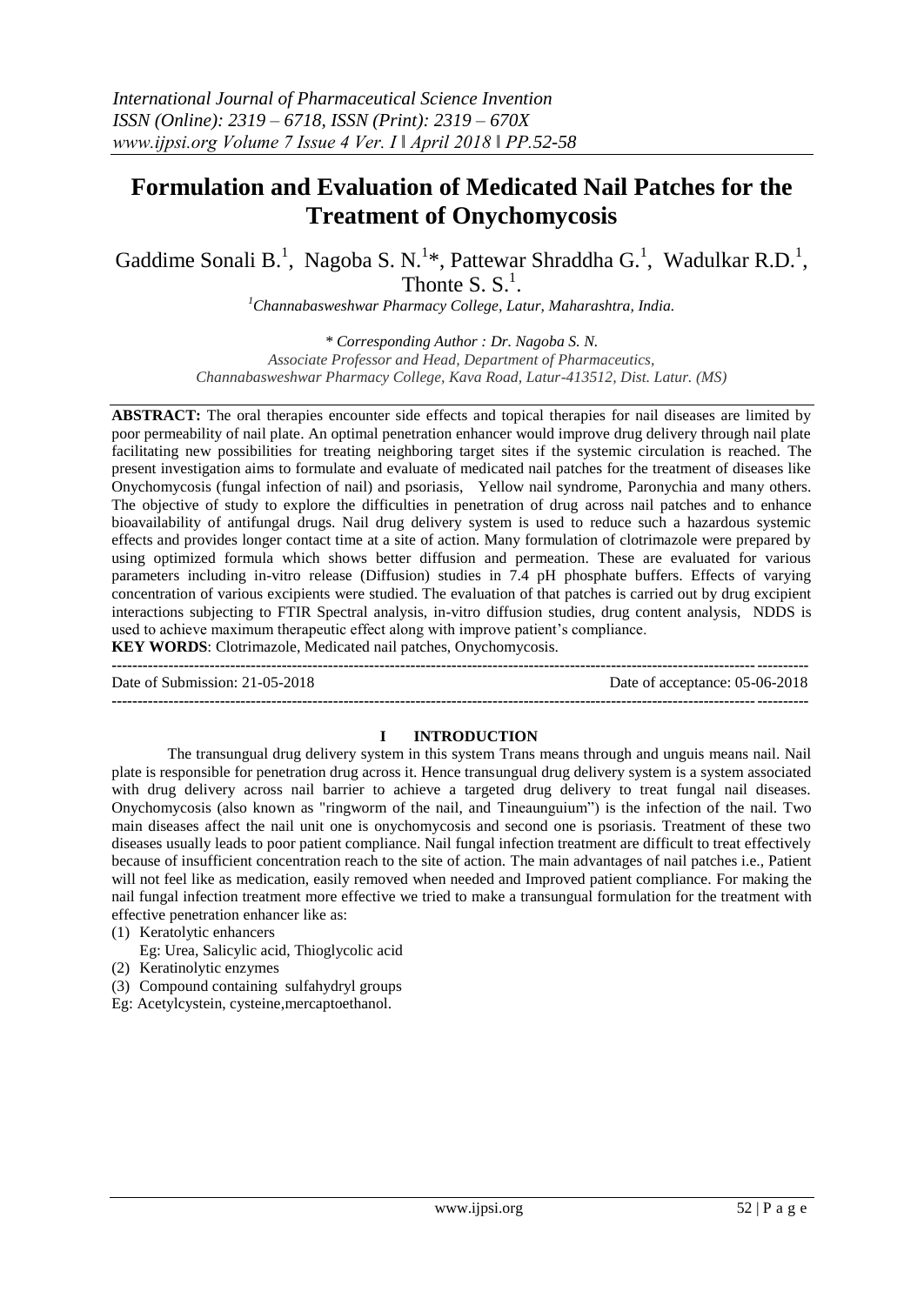

Figure 1: Fungal infection of toenails Figure 2: Different parts of nail



## **II OBJECTIVE:**

In the present work, we are planning to prepare Nail patches of with the following objective.

- Nail patches will be prepared using polymers in varying concentration by solvent casting technique.
- The prepared Nail patches will be evaluated for various parameters like weight variation, thickness, flatness, folding endurance, tensile strength, drug content, percentage of moisture content, etc.
- To improve the therapeutic efficacy of the drug.
- Avoidance of hepatic metabolism because the drug from the Nail patch is directly entering in to the systemic circulation.
- Avoidance of gastrointestinal disturbances.



**Figure 3: Medicated nail patches**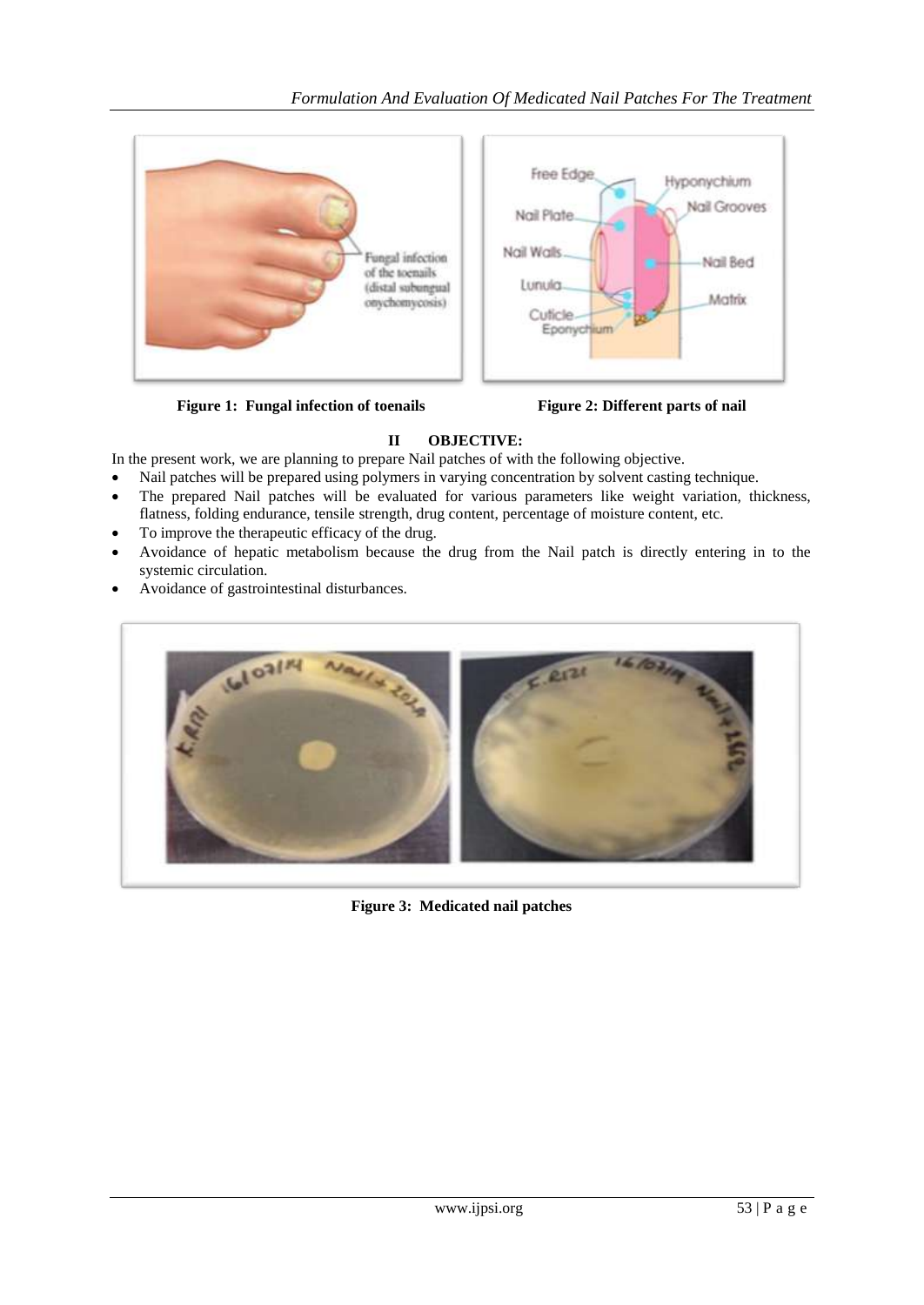

**Figure 4:** Diseases affecting the nails

### **III MATERIALS AND METHODS**

Clotrimazole was received a gift sample from Glenmark Pvt. Ltd., Daman, Ethyl cellulose (EC), Hydroxyl Propyl Methyl cellulose (HPMC), hydroxyl propyl cellulose (HPC) and HPMC K4M were obtained from Loba Chemicals Pvt. Ltd., Mumbai. All other chemicals and solvents were of analytical reagent grade.

### **Methods and Preparations of medicated nail patch:**

### **Solvent evaporation techniques**

**Step1:** The polymers were weighed requisites ratio.

**Step2:** Dissolve in a given solvent.

**Step3:**HPMC K4M were used as polymer as well as ethyl cellulose and hydroxyl propyl cellulose were used as plasticizers.

**Step4:** Drug clotrimazole was added mixed using sonicator for avoid lumps.

**Step5:** The uniform dispersion of polymeric solution was poured on the mercury surface.

Kept invented funnel to controlled solvent evaporation for 24 hours.

#### **Composition of Medicated Nail Patches**

| SR <sub>NO</sub> . | Formulation | Code           | Composition (drug | Plasticizer | <b>Casting Solvent</b> |
|--------------------|-------------|----------------|-------------------|-------------|------------------------|
|                    |             |                | polymer)          | (ml)        |                        |
|                    | <b>HPMC</b> | F1             | 1:1               |             | Water: Ethanol         |
|                    | <b>HPMC</b> | F2             | 1:2               |             | Water: Ethanol         |
|                    | <b>HPMC</b> | F3             | 1:3               |             | Water: Ethanol         |
|                    | EС          | F <sub>4</sub> | 1:1               |             | Water: Ethanol         |
|                    | EС          | F <sub>5</sub> | 1:2               |             | Water: Ethanol         |
|                    | EС          | F <sub>6</sub> | 1:3               |             | Water: Ethanol         |

#### **Methods used for Evaluation of Medicated Nail patch**

### **1. Physicochemical Evaluation**

- 1. Thickness
- 2. Uniformity of weight
- 3. Moisture content
- 4. Flatness
- 5. Folding Endurance
- 6. Tensile Strength
- 7. Drug polymer interaction study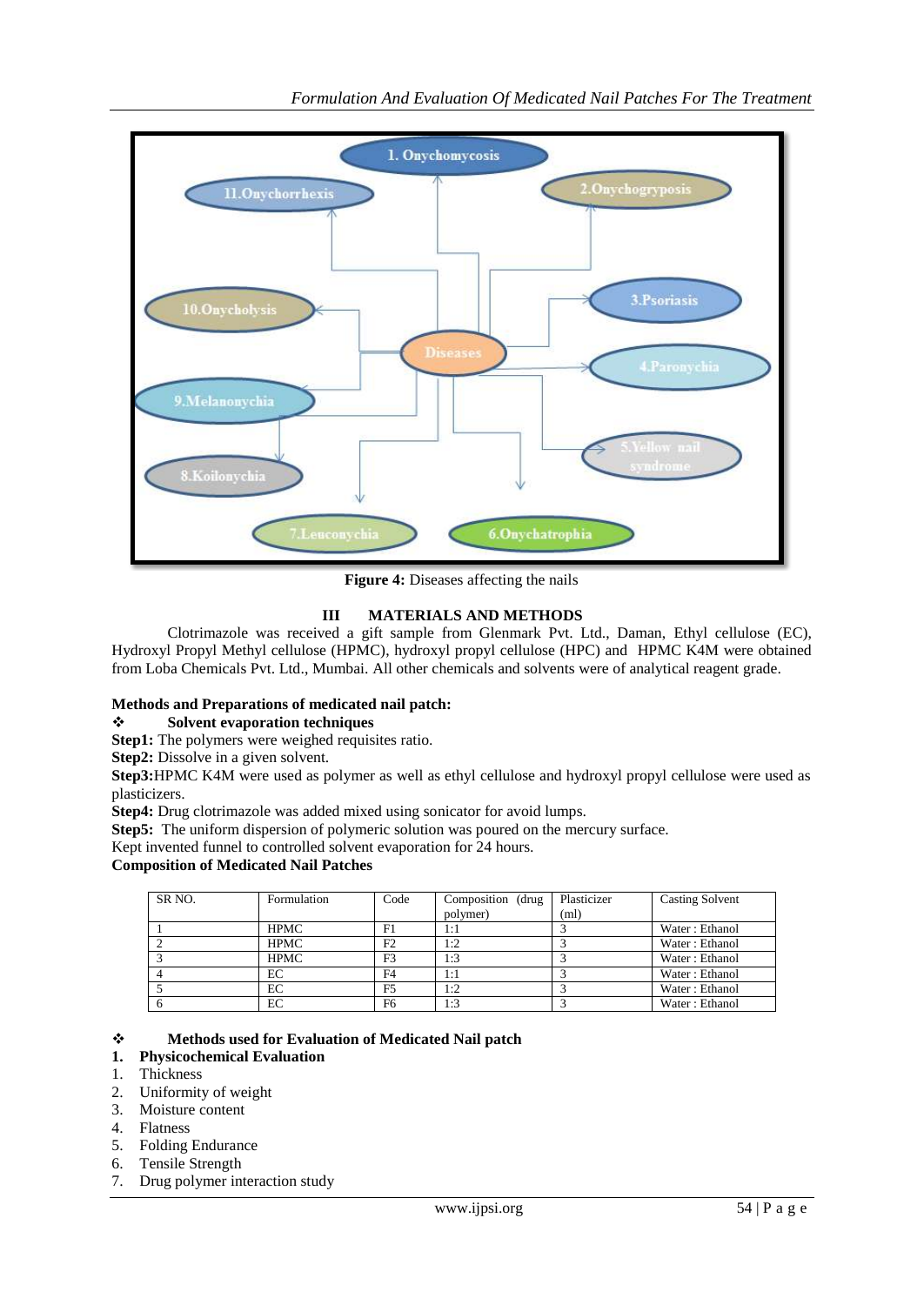8. In vitro permeation study using dialysis membrane

### **In vitro drug release studies:**

Franz-diffusion cell was used in our studies for in-vitro drug release. The cell consists of two chambers, the donor and the receptor. The donor compartment is open at the top and is exposed to the atmosphere. The receptor compartment is surround contain a water jacket for maintaining the temperature at  $37^{\circ}$ c  $\pm$  2 and is provided with a sampling port. The diffusion medium was pH 7.4 buffer, which was stirrer. The diffusion media was stirred to prevent the formation of concentrated drug solution just beneath the membrane. Sample from the receptor compartment were taken at various intervals of time over a period of 24 hours and the concentration of the drug was determined by UV spectrophotometric at max 260 nm, method using the standard curve. Amount of drug diffused at various time intervals was calculated and plotted against time.

### **Infra-red spectrophotometer analysis for drug-excepients interactions**

The studies were carried out using IR method with the help of perkin-elmer 1615 spectrophotometer. **Stability Studies:**

All the prepared formulations (F1, F2, F3, F4  $\&$  F5) were subjected to stability studies at different temperature i.e., 30ºC / 65% RH and 40ºC /75% RH for a period of 3 months. There was no such considerable change in weight, thickness, drug content & Diffusion studies show no change in release.

|  |  | Table-1: In- vitro drug diffusion study of clotrimazole Nail patches |  |  |  |
|--|--|----------------------------------------------------------------------|--|--|--|
|  |  |                                                                      |  |  |  |

| <b>Formulation Code</b> | Cumulative percentage of release | Time of release |  |  |  |  |
|-------------------------|----------------------------------|-----------------|--|--|--|--|
| F1                      | $62.57 \pm 1.58$                 | 24h             |  |  |  |  |
| F2                      | $78.61 \pm 1.50$                 | 24h             |  |  |  |  |
| F <sub>3</sub>          | $95.76 \pm 1.85$                 | 24h             |  |  |  |  |
| F <sub>4</sub>          | $60.92+1.52$                     | 24h             |  |  |  |  |
| F <sub>5</sub>          | $79.98 \pm 1.80$                 | 24h             |  |  |  |  |

|--|

| Patch          | Mean thickness    | Mean Weight $(gm)$ n=6 | Folding<br>Mean | Drug Content |
|----------------|-------------------|------------------------|-----------------|--------------|
|                | $(mm)$ n=6        |                        | Endurance       | (% )         |
| F1             | $0.039 \pm 0.022$ | $0.070 \pm 0.033$      | $21 \pm 0.71$   | 32.72        |
| F2             | $0.039 \pm 0.020$ | $0.073 \pm 0.022$      | $35 \pm 0.80$   | 60.69        |
| F3             | $0.040 \pm 0.010$ | $0.075 \pm 0.052$      | $55 \pm 1.5$    | 97.92        |
| F <sub>4</sub> | $0.039 \pm 0.015$ | $0.070 \pm 0.028$      | $20 \pm 0.76$   | 31.88        |
| F <sub>5</sub> | $0.039 \pm 0.030$ | $0.072 + 0.039$        | $34 \pm 0.77$   | 61.99        |

#### **Table: 3-In -vitro drug release of Clotrimazole Nail Patches**

| Time  | F1    | F2    | F <sub>3</sub> | F <sub>4</sub> | F <sub>5</sub> |
|-------|-------|-------|----------------|----------------|----------------|
| (Hrs) |       |       |                |                |                |
|       |       |       |                |                |                |
|       | 11.94 | 12.76 | 15.66          | 13.94          | 12.90          |
|       | 21.58 | 22.80 | 28.88          | 24.58          | 23.79          |
|       | 32.09 | 33.83 | 43.93          | 35.09          | 34.66          |
|       | 41.89 | 42.77 | 59.57          | 47.89          | 44.88          |
|       | 62.57 | 78.61 | 95.76          | 60.92          | 79.98          |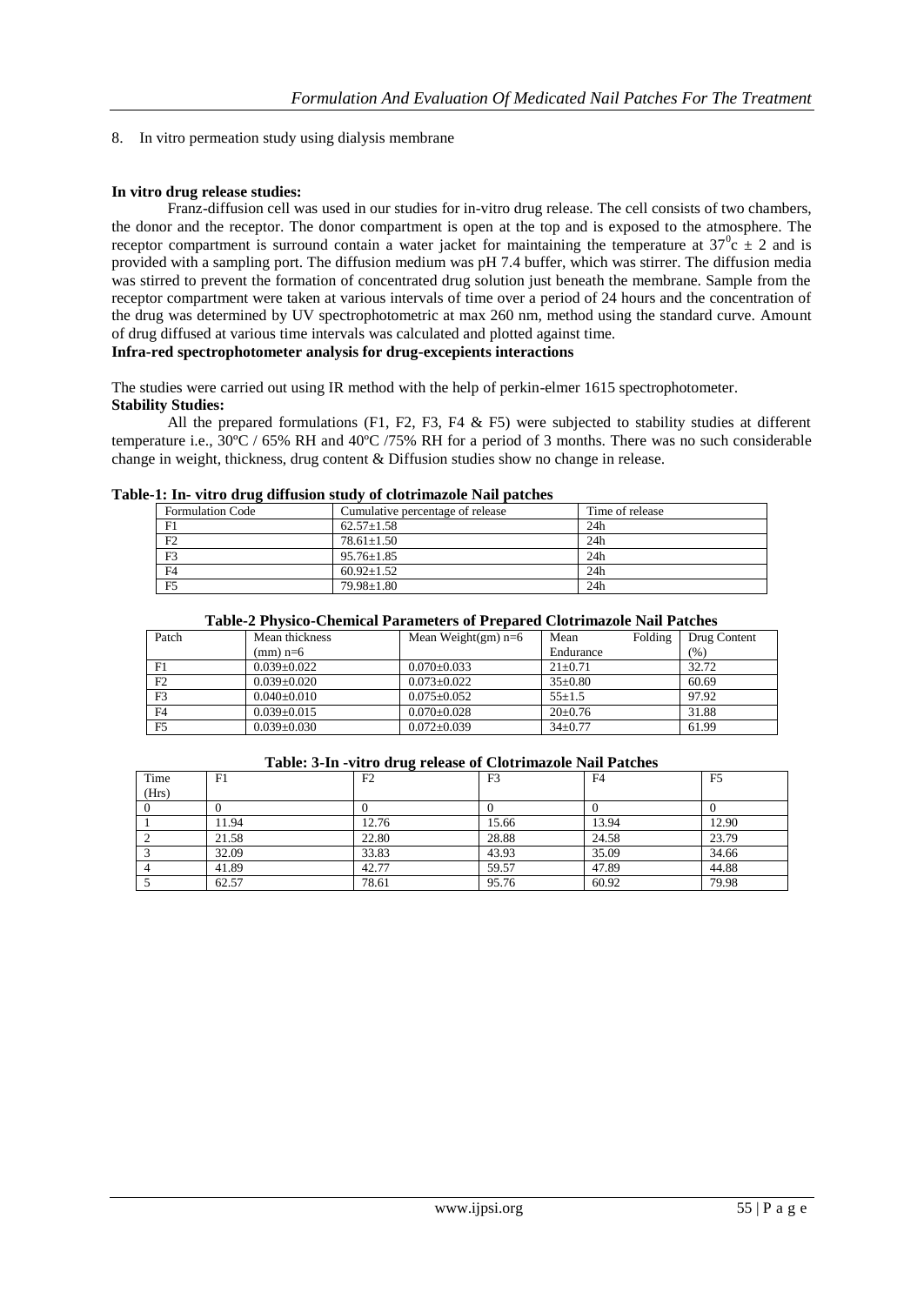

**Figure 5: IR Data of Clotrimazole of Pure Drug**

**Figure 6: IR Data of Clotrimazole with HPMC**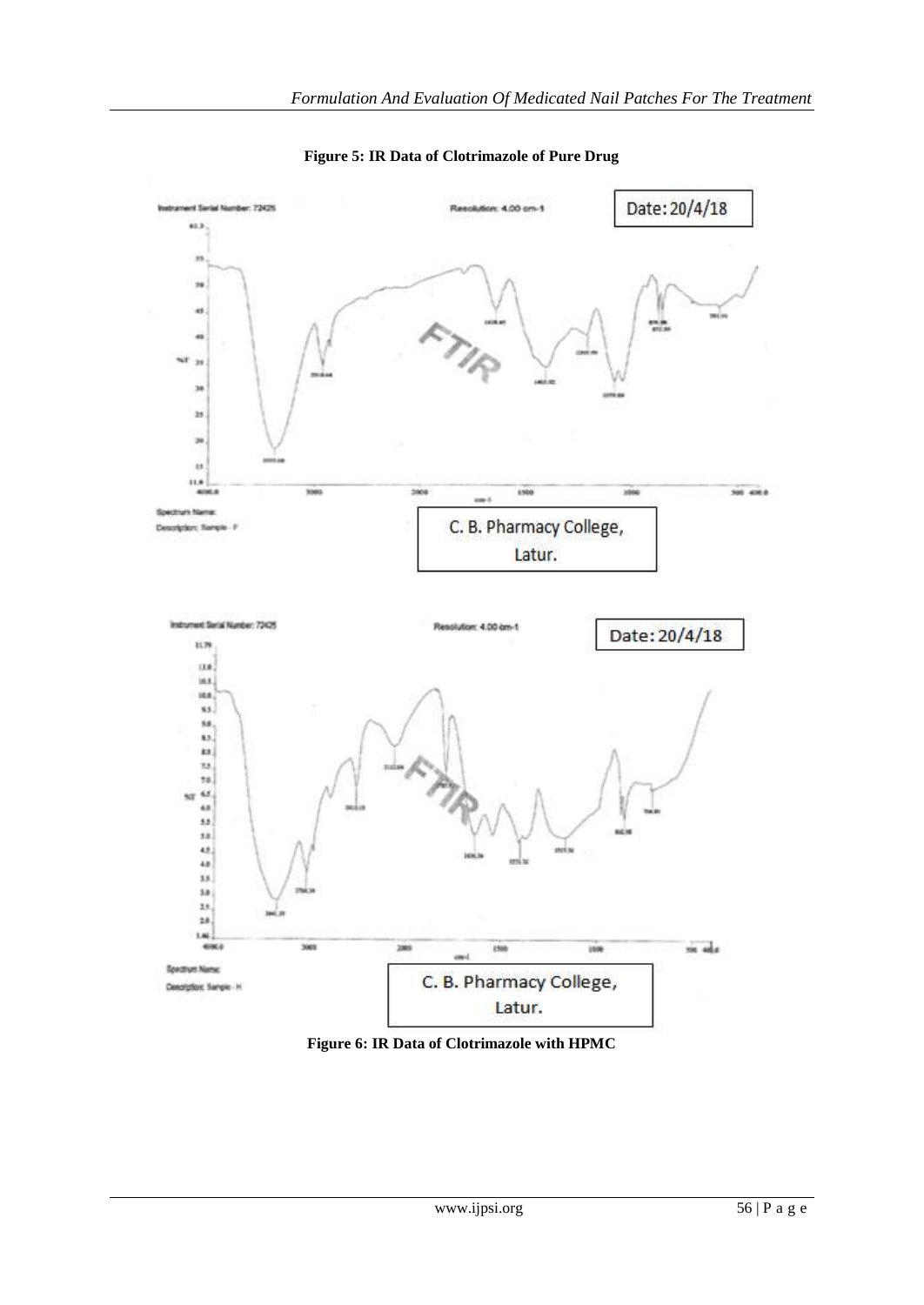**Figure 7: IR Data of Clotrimazole with EC**



#### **IV RESULT AND DISCUSSION**

Topical drug delivery is especially suitable for onychomycosis and nail psoriasis, which affect 2- 13 and 1 - 3% of the general population, respectively, and make up the bulk of nail disorders. Topical therapy would avoid the adverse events and drug interactions of systemic antifungal agents and the pain of injection when anti psoriatic agents are injected into affected nail folds. However, successful topical therapy is extremely challenging due to the very low permeability of the nail plate. In the present study an attempt has been made to prepare medicated Nail patch using hydrophilic polymers, HPMCK4M & EC. Clotrimazole is the drug of choice for the treatment of onychomycosis due to its efficient antifungal action on causative organism is T. mentagrophytes Total five medicated nail patches of Clotrimazole were prepared & evaluated for various parameters i. e. In-vitro diffusion study: Results of in-vitro drug released from different formulations are shown in table 3. The prepared formulations F3 shows better release profile as compare to other preparations i. e F1, F2, F4 & F5.

#### **V CONCLUSION:**

All formulation also showed good physicochemical properties like thickness, weight variation, drug content, flatness, folding endurance, moisture content and moisture uptake. The invitro release data showed that drug release from the patch formulation have been affected by types of polymer and concentration of polymer. Increase the concentration of polymers also increase the drug release. Effect of penetration enhancer Thioglycolic acid by checked on in-vitro permeation of drug.

#### **REFERENCES:**

- [1]. Hao J, Li SK., Mechanistic study of electroosmotic transport across hydrated nail plates: effects of pH and ionic strength. Journal of pharmaceutical sciences, 2008 Dec: 97(12): 5186-97.
- [2]. MurdanSudaxshina, Drug delivery to the nail following topical application, International Journal of Pharmaceutics 236 (2002) 1–26.
- [3]. Baran R, Hay R J, Tosti A and Haneke E (1998), "A new classification of onychomycosis", British Journal of Dermatology, Vol. 139, pp. 567–571.
- [4]. K. C.Garala, A. J. Shinde, and P. H. Shah, "Formulation and in-vitro Characterization of monolithic matrix transdermal systems using HPMC/Eudragit S 100 polymer blends", International Journal of Pharmacy and Pharmaceutical Sciences, Vol. 1, no, 1, pp. 108-120, 2009
- [5]. Gupchup G V, Zatz J L. Structural characteristics and permeability properties of the human nail: A review, *J Cosmet Sci,* 50(6), 1999, 363-385.
- [6]. Rajendra V B, Baro A, Kumari A, Dhamecha D L, Lahoti S R, Shelke S D. Transungual Drug Delivery: An Overview, *J Appl Pharm Sci*, 2(1), 2012, 203-09.
- [7]. Patel R P, Naik S A, Patel N A, Suthar A M. Drug delivery across human nail, *Int J Curr Pharm Res,* 1(1), 2009, 1-7.
- [8]. Suryavanshi K A, Basru P R, Katedeshmukh R G. Review on Nail Transungual Drug Delivery System, *Am. J. PharmTech Res*, 2(5), 2012, 222-04.